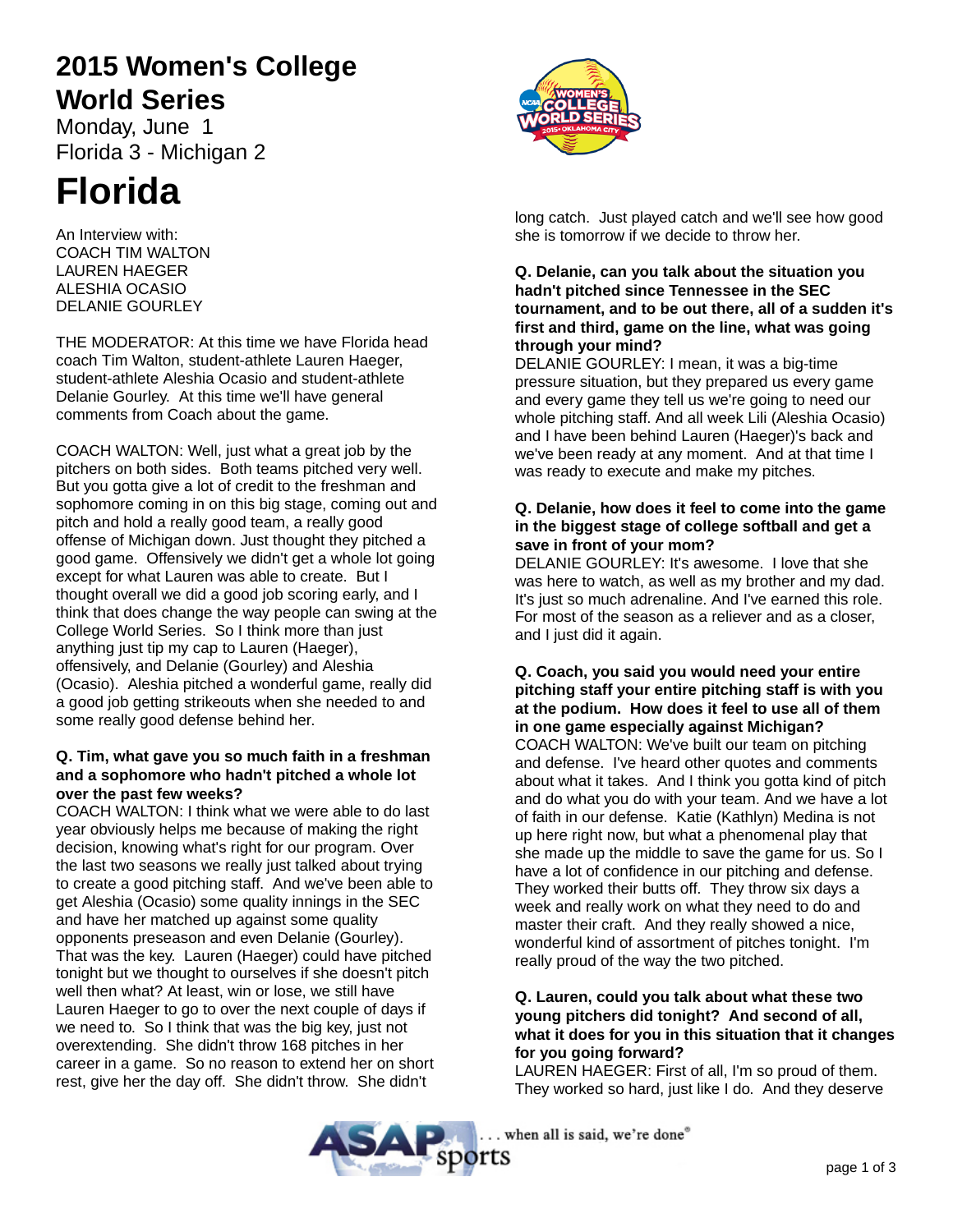what they did tonight. Aleshia (Ocasio) is amazing and Delanie (Gourley) is amazing, and I've said the whole time that I am going to need them to have my back throughout this whole entire tournament. And they're just so great, and I couldn't be any more proud of them. So happy for them. It's such a good win for them tonight.

**Q. Aleshia you said they tell you every game we'll need all of you, and everybody needs to be ready but they haven't needed you here yet. What are some of the things you keep yourself mentally ready to go in the game throughout this last week?** ALESHIA OCASIO: When I'm throwing my bullpens, going out there with a stand-in. So they're coming in there and helping me prepare for batters that are coming up in the lineup. Basically everyone contributes to me being mentally prepared. Me and (Jennifer) Rocha talk about it. Me, Lauren (Haeger) and Delanie (Gourley) talk about it. And that's basically what prepares me.

### **Q. Lauren, on your home run, I think it was a 12 pitch at bat there. Does that get frustrating when you're up there that long and you're still waiting for that right pitch? And how do you stay focused, even if you're getting frustrated?**

LAUREN HAEGER: As a batter, no, as a batter, no. As a pitcher, yes. But as a batter, not at all. I just go up there, try to foul off as many pitches as I can. I'll take my walks if I need to. I was seeing the ball really well and I was on time. I was really looking for a pitch to hit and fouling off what I didn't like.

#### **Q. Lauren, could you explain how you and some of your teammates were able to get so much success against (Megan) Betsa but not so much against (Haylie) Wagner?**

LAUREN HAEGER: I think we were just swinging against good pitches. We had a good plan. We watched video and we prepared as well as we needed to do.

**Q. Delanie, you hadn't pitched in this NCAA Tournament but you did pitch last year, including Game 2 against Alabama. How much do you think that experience helped you tonight, and maybe remind us about how that outing went for you? I know it was like two shutout innings, but I don't know if you had to work out of any jams. And quick follow up for Lauren, all your RBIs were two outs, what your two-out approach is when batting?** DELANIE GOURLEY: I think having the experience from last year it really carried over to this year. There's a ton of people watching, and it just made it that much easier to know that I've been there before, and I could help my team in any way I could.

LAUREN HAEGER: I think in the first inning there was one out. But I was just trying to get Stew (Kelsey Stewart) in however I could -- deep fly ball, any way, that's just my plan, get it out of the infield. But the other two-out hit, I was looking for a pitch again. I was seeing the ball really well. I was ready to hit whatever.

**Q. Following up on the question about (Megan) Betsa. She struggled this World Series. Was there something -- did you think she could be rattled? And also could you expand a little bit on what (Haylie) Wagner did today and I know you said you watched film, maybe what you've seen from her this World Series?**

LAUREN HAEGER: Again, we just had a good plan. She's a great pitcher. Both of them are. They've gotten themselves to this stage. So there's something to say for that. But, again, we just do our research and we have a great plan for these pitchers. And that's really all I can say is we have a good plan, but they both are really good and they both have their stuff.

COACH WALTON: We struggled with (Megan) Betsa this year, both times we faced her. I think we won the first one 2-1, and the second one I think we scored a little bit later in the game. But we've struggled with (Haylie) Wagner, did I say Betsa -- Wagner. We only faced Betsa for a couple of innings the third time through. So Haylie's got good spin, she locates well, she's a senior. She knows what she's doing. Her motion is very, it's a lot of motion, and the ball gets on you quick. And I think that's -- I always look at her stats see that her strikeouts aren't super, super high, but she gets a lot of jam-shot ground balls, a lot of early outs in their at-bats. I think all that has to do with deception and the spin and the rotation of the ball.

#### **Q. Coach, while you tend to develop a deep bullpen that you can go to throughout, we see most of the teams who reach here just rely on one pitcher, maybe two. How tough is it to develop that type of a bullpen where you can have three or four pitchers coming in anytime you need it?**

COACH WALTON: It's not easy. You've got to deal with the personalities a little bit because each one of these three up here could be a No. 1 pitcher at a lot of places. And each one of these pitchers have been a No. 1 pitcher probably even through this season, to be honest with you. I think we work really hard on the character and team-building side of our program. And I think each one of them, I mean I've recruited all three of them. Lauren (Haeger) was coming to a program that really didn't have a whole lot of history. Where Delanie (Gourley) was coming to a program that had history, but wanted to make history. And Aleshia (Ocasio) came to a program because she also wanted